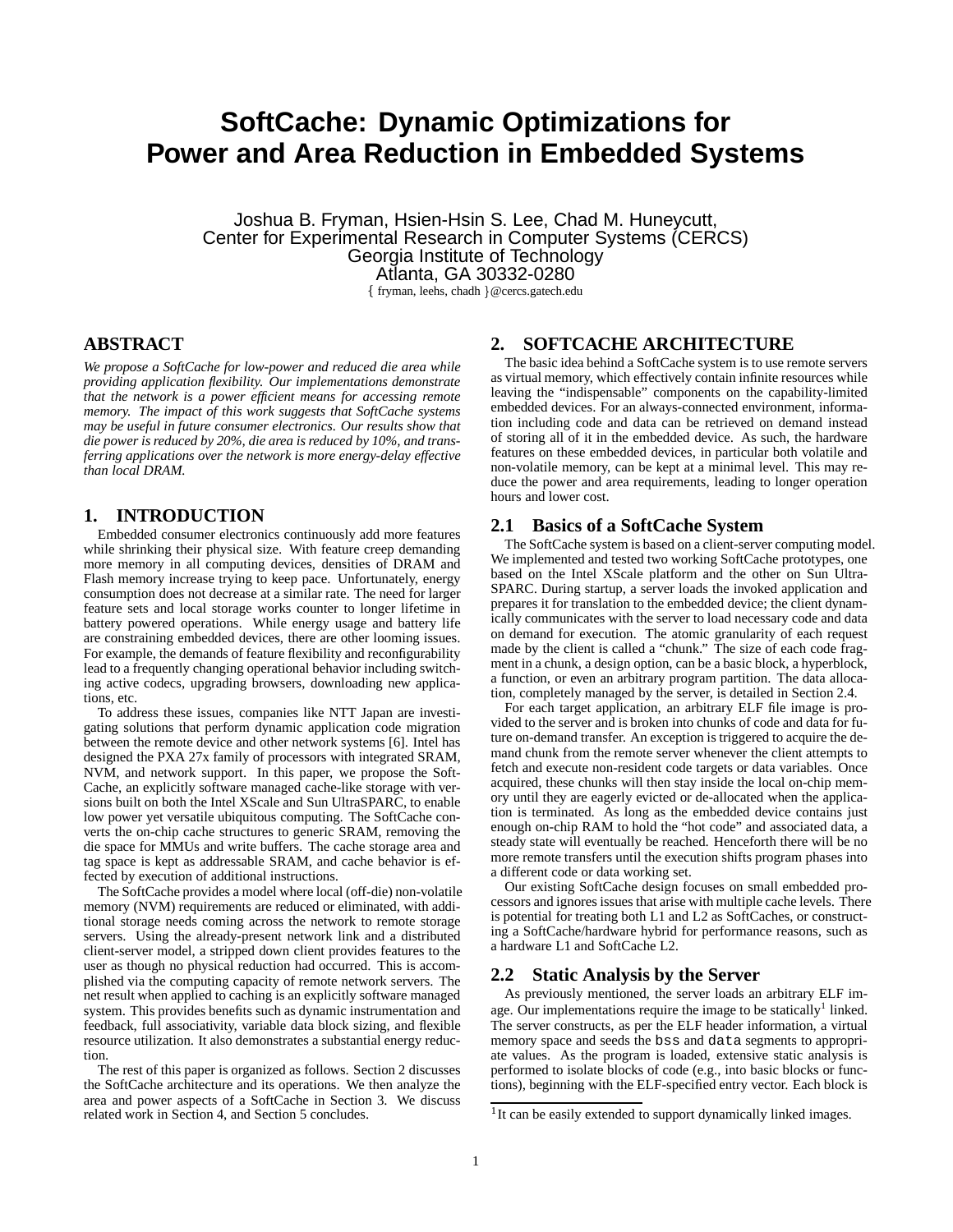

**Figure 1: Execution Model of a SoftCache System.**

annotated to support fast rewriting for the target client. To facilitate this, the server also maintains a shadow copy of the client's local memory. As blocks are rewritten on demand, they are stuffed into the shadow copy and then *patches* are sent from the server to the client to update the client memory as needed.

# **2.3 Dynamic Execution**

When an application is running on the client, the client and server communicate via five major SoftCache interface commands as listed in Table 1. As illustrated in Figure 1, the client begins by activating its interface block, which will connect to a remote server and request the first chunk of code and data by sending an initial start command. The server in turn translates the first block of main() and returns it to the client with a patch memory command. This is immediately followed by a resume execution command. Once the initial block is loaded, execution begins.

The command patch memory is the key technique to support and enable an effective SoftCache system. We use Figure 2 to demonstrate the patch memory operation based on instruction chunks transferred at basic-block granularity. Figure 2(a) shows the control flow graph of our example code. The server translates one basic block at a time and sends it back to the client for execution. Each branch at the end of a basic block will be replaced with exception traps. For example, the exit of a conditional branch with two possible exit conditions, taken or not-taken, will be guarded by two exception trap instructions as shown in Figure 2(b). As the client reaches the end of the block (i.e. a trap execution), one path is resolved. This invokes the interface wrapper to again query the server for the missing chunks of code or data, with the client passing back the address that generated the fault with the exception address command.

The server checks the *shadow memory map tables* which maintain a copy of the client memory allocation map to determine which block to load for the given exception address. The server then translates, shadow-updates, and patches the remote client with the new chunks using the patch memory command followed by a new resume execution command. Figure 2(c) shows that the new code on the client side with a newly patched basic block followed by the taken path. The taken-path guard trap instruction of its predecessor basic block is now replaced with a translated branch instruction.

For unconditional branches, the server performs optimization by eliminating the branch instruction during patching, a technique similar to trace construction using the fill unit in high performance processors [4]. This optimization is illustrated in the transition from Figure 2(c) to Figure 2(d). The whole process continues iteratively until the hot-state of the program is resident in the client memory, at which point begins a full-speed execution. This execution may be even faster than in a hardware cache model, given the faster access times SRAMs can sustain when the cache overhead (e.g. tag look-up and compare) is removed.

Given sufficient time and a large application, the server will realize that insufficient space is remaining in the SoftCache to load



**Figure 2: Dynamic Execution of a Client in SoftCache.**

new chunks. In this case, the system performs memory invalidation eagerly<sup>2</sup> to free up sufficient memory to continue execution. For dirty data that must be extracted, the server sends the command return memory with a starting address and a size. Multiple commands are used to return non-contiguous information, such as functions, stack data, etc. Also note that for those instruction chunks that are evicted, trap instructions need to be patched back into all predecessor basic blocks.

One immediate benefit of the SoftCache strategy is the fullyassociative nature of the SoftCache system. Under explicit software management, truly variable chunk sizes (basic block, hyperblock, function, etc.) can be employed for optimizing performance dynamically. The result is a highly flexible virtualized caching system.

## **2.4 Handling Data in SoftCache**

The difficulty to safely handling data caching in such a scheme is that data addresses are not necessarily known *a priori* by the server. Two basic categories of data operations exist – those with static targets and those with dynamic targets. Static targets are those locations which never change, regardless of how they are accessed, such as global variables. Dynamic targets may be pointers used to traverse arrays, or heap-based memory objects.

By careful analysis the server can identify static targets. Similar to how chunks are loaded and resolved on demand, load/store operations in the original program are replaced with trap instructions. When the client executes the trap, the server looks up the actual target of the load/store. If the target is resident on the client, only a patch is sent to replace the generating trap instruction with a correct load/store operation. If the target is missing, it is first loaded into the client and then the patch follows.

Dynamic targets come in two flavors, stable and unstable. Stable dynamic targets are not known in advance, but the analysis of program data and control flow may indicate that the load/store target is unchanging over windows of computation. The server replaces a stable dynamic load/store operation with a trap. Unlike static data references, these traps are not replaced with an updated load/store instruction once the server discovers where the instruction is pointing in memory. Instead, a test is inserted to determine if the target matches the expected value. If the comparison is true, the load/store proceeds as expected. If the comparison fails, however, a trap is executed which eventually reports to the server that the instruction is

 $2$ Our current implementation employs a random invalidator. Other history-based algorithms can be used to further improve locality.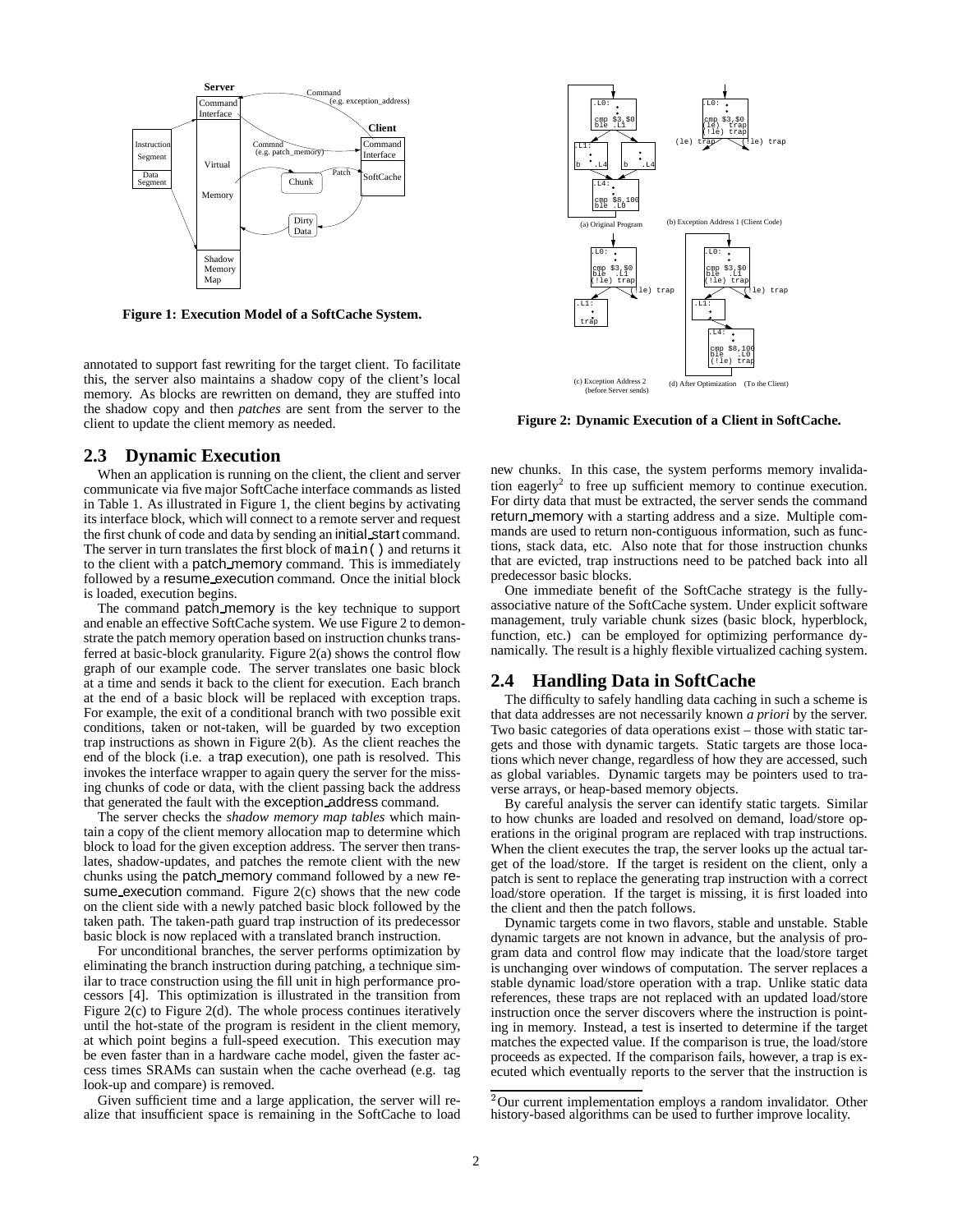| Command           | Sent by | <b>Client Function</b>             | <b>Server Function</b>                              |
|-------------------|---------|------------------------------------|-----------------------------------------------------|
| initial_start     | Client  | Request the fi rst data chunk      | Translate the first block of main $( )$             |
| patch_memory      | Server  | Receive data chunks                | Allocate code and data chunks                       |
| resume_execution  | Server  | Continue the instruction execution | Wake up the client to continue execution            |
| exception address | Client  | Request missing data chunks        | Translates address and updates the shadow map table |
| return_memory     | Server  | Return dirty data                  | Send data address and size for update in server     |

**Table 1: SoftCache Interface Commands**

transitioning from one stable address to another. Therefore, the original program load/store instruction is replaced with three instructions: compare; trap on not-equal; and load/store.

Unstable dynamic targets can only be handled in a high overhead manner. Since it is not possible to exploit temporary stability, the server must instrument every load/store instruction with 15-20 instructions that emulate the load/store operation. The end of the emulation resolves the target of the target of the memory operation, and local tables may be consulted to determine if the target is present. If it is, the calculated address is modified to match the real location, and the load/store proceeds. If the target is missing, a trap is triggered and the server once again helps the client resolve the problem.

In addition, dynamic memory allocation (*i.e.,* malloc) is also translated into a trap operation. In brief, the server is fully responsible for managing all aspects of memory on the client to keep the entire system working correctly.

## **2.5 Motivating Applications**

In the embedded space, there are two primary classes of applications that motivate this work: ubiquitous sensor networks and 3G cellular phone services. Although we propose the SoftCache as an enabling technique for embedded devices, the concept could be applied to other domains. We therefore describe several scenarios for application.

**Ubiquitous sensor network.** For such systems, the price point of each sensor node must be minimal. The ability to dynamically load new code into *motes* is critical to support changing needs in the environment. SoftCache provides a virtual workstation to the programmer, speeding development processes, and transparently runs the virtual application on the restricted sensor device.

**Cellular phones.** New features and service enhancements are constantly rolled out for cell phones. Rather than requiring re-flashing of entire applications — an inherently risky process — the Soft-Cache allows a micro-bootloader to be resident and load any application on demand. This not only allows for security patches, new applications, and similar features – it also provides a vehicle for pay-per-service on non-standard activities.

**Network processors.** When large corporations like Cisco write their switch software for a blade with 16 ports, they would like that same software to run seamlessly on 4 ports or 8 ports. Rather than spend precious developer hours revising applications and debugging one-offs, replete with the maintenance headaches, systems like the SoftCache can seamlessly handle the change in underlying hardware if coupled with domain specific knowledge.

**Chip Multiprocessors.** One emerging architecture for high performance systems is Chip Multiprocessors (CMPs). Processor powerhouses such as Intel, IBM, Broadcom, and AMD have unveiled their respective multi-core products. With 32, 64, or even 128 cores on a die, instruction sets become less relevant. Edge cores of a CMP can run SoftCache-like systems, and dynamically translate IA64, x86-64, ARM, MIPS, and SPARC all at the same time. This will enable a new generation of incredibly flexible systems, able to run any program from any platform with such dynamic translation systems. In the CMP model, the extremely high-speed on-board interconnect at a fraction of the power for network links makes an immediate advantage for SoftCache when compared to traditional caches. Internal cores are fed from edge cores, with specialized interrupt mechanisms passing chunks of code and data around as necessary.

#### **3. EXPERIMENTAL RESULTS**



**Figure 3: Instruction and Data Profiles.**

With the motivation of industrial need for systems like the Soft-Cache, we now fully work out the power and delay issues associated with this design to determine the practicality of the system. There will be substantial impact from the additional instructions, delays and power due to network traffic, etc., that must be examined to validate the feasibility of SoftCaches.

We now systematically address each of the components in arguments raised against the SoftCache model by using a variety of techniques. Recent studies of network interface devices and DRAM options in energy-delay performance [3] provide insight into the issue of local v. remote storage with the SoftCache. The issue of cache overhead is addressed by comparing common hardware cache systems to our working implementation of a SoftCache described in section 2. To address the issue of energy consumption, we have constructed simulations of both typical hardware caches and a Soft-Cache. Using the results from these methods of analysis, we derive key energy delay results for the embedded system as a whole. Our analysis of these results show the SoftCache may be more effective than traditional cache designs for power consumption, while facilitating a variety of dynamic optimization and feedback mechanisms. Our SoftCache techniques currently run reliably only on instruction caches, and this analysis considers just instruction caches. Data caching is an ongoing effort.

#### **3.1 Instruction and Data Profiles**

The SoftCache is targeted for a size of approximately 64KB – the size required to replace the on-die caches of processors such as the SA-110 or XScale series, with combined I+D caches of approximately 64KB. By running with only 64KB of total on-die SRAM under the SoftCache, we can determine whether the working set of "real" applications can fit within this space constraint.

While an application may require more memory than is available in the SoftCache over its dynamic lifetime, for a given *window* of instructions, it only touches a small subset. Figure 3a illustrates this for the *sha* benchmark from MiBench. Even though the application quickly ramps up to a working set of about 40KB, for any dy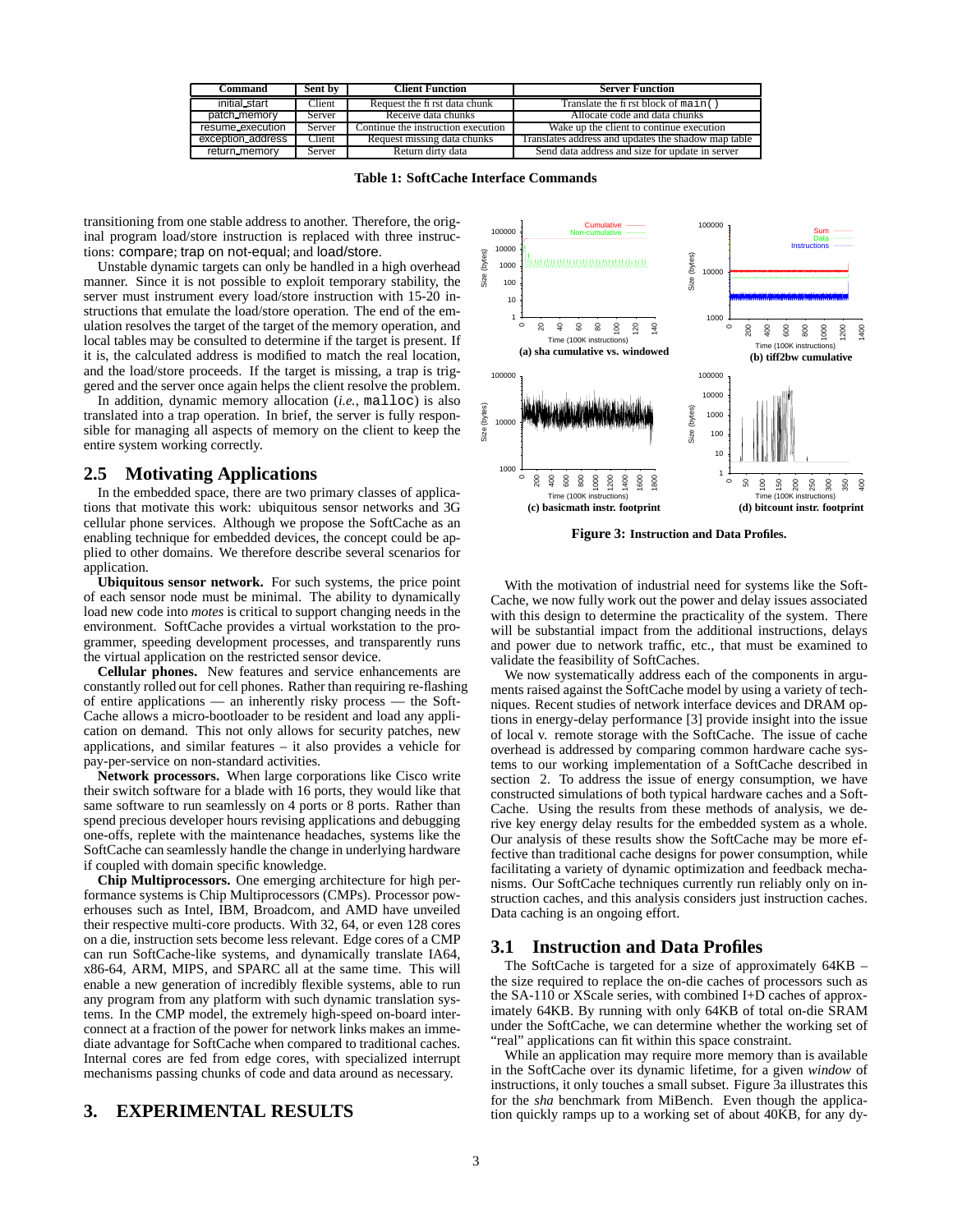namic 100K instruction window size, the application only accesses between 800 and 2400 bytes.

We observe that data accesses also exhibit this locality over a dynamic window of instructions. Figure 3b demonstrates that for the *tiff2bw* benchmark of MiBench, for any dynamic window of 100K instructions 12KB is sufficient to hold both instructions and data. The entirety of the instruction working set in *tiff2bw* is contained in 1.5-2.5KB of storage. The data used for the benchmark is contained in approximately 7.5KB, although reading input from large files may not be typical of real embedded applications. The trailing spike on this benchmark is the reporting of results at the end of the application.

Returning to instruction caching, Figure 3c and 3d show typical dynamic instruction activity patterns. For part (c), the benchmark *basicmath* of MiBench is clearly oscillating between 8KB and 30KB of storage. This is an artifact of the window size being 100K instructions. Larger window sizes reduce this oscillation, where the working set size settles to nearly 30KB. The key point of part (c) is that even aggressive code can be captured in as little as half of our SoftCache space, leaving the remaining for data. Part (d), the benchmark *bitcount* from MiBench, shows an unusual working set footprint. This application varies between a few bytes worth of instructions and 20KB, depending on the phase of the application. The bulk of execution, however, is dominated by very small instruction working sets.

These results suggest that having large external memories, such as low-power DRAM, may be wasteful with respect to power budgets and manufacturing costs. The SoftCache will dynamically maintain just the working set in on-die SRAM, avoiding this budget burden.

#### **3.2 Power Analysis of SoftCache**

Area savings also come from removal of other logic, such as the MMU (primarily TLBs), write buffers, cache control logic, and similar circuits. According to the publicly available data on the DEC/Intel SA-110 [8], the MMUs and write buffer occupy approximately 11% of the total die area. In addition, the cache tag array in the SA-110 was implemented using fully associative CAMs, which contain higher transistor counts (9/10/11T) than conventional SRAM implementations (6T). Using these transistors as local Soft-Cache memory would be more efficient.

In addition to the area reduction, the SoftCache system also has the advantage of lower power dissipation due to the removal of these hardware components. First, to understand how the SoftCache model alters the energy used within the cache, we consider the hardware cache structure and a corresponding SRAM used in both traditional processors and a SoftCache equivalent.

CACTI 3.2 [12], the de facto standard for cache models, generates energy and timing information for all components in a cache structure. The SRAM power generated by CACTI is based on just those components needed for SRAM operation: address decoding, wordline and bitline driving, senseamp output, and output driver. The CACTI cache structure report also includes the tag CAM cell matching and resolution logic. Typically, the SoftCache could operate faster without the additional hardware of tags, which slows down the timing.

With CACTI, we model varying cache sizes with 32-byte line sizes and 32-way associativity in 180nm, which is the XScale cache structure. Figure 4 presents our results. It clearly demonstrates the energy advantage of SoftCache due to the removal of the tag arrays and control bits in a conventional cache. The trend in this figure is that for small caches, approximately 5% of the power can be saved by removing tag logic. As the caches increase to 256KB, up to 8% energy is saved. For 64KB, the combined instruction and data caches of the XScale, the savings are approximately 6%.

For the MMU and write buffers, it is more difficult to measure without a real processor implementation, thus we use the published power data of SA-110 as a reference. As shown in [8], these units consume 19% of the total die power when running a computationally intensive program such as Dhrystone. In other words, by re-



**Figure 4: Power Comparison of SoftCache vs. Conventional Cache**

moving these components and simplifying cache structure in a Soft-Cache system, a total of approximately 20% in energy savings can be achieved.

#### **3.3 Local vs. Remote Storage**

The SoftCache model seems counterintuitive since it suggests the reduction (or removal) of local storage (e.g. DRAM, NV space) and utilization of the network link for remote storage. The underlying issue is how the energy consumption of local storage compares to that of using a network. Intuitively local DRAMs are expected to be more energy efficient than any network.

Fryman et al. [3] demonstrated that this is not the case from a purely energy-delay standpoint. They compared low-power DRAM parts against a variety of network interfaces including Bluetooth, 802.11, etc. based on best-case DRAM parts compared to worstcase network parts. Network links are 10 to 100 times more powerconsuming than accessing local memories. However, as the study indicated, keeping DRAMs active without accesses are 10 to 100 times more expensive in power than idling or sleeping network interfaces. We use their analytical model, and incorporate additional terms to track extra instructions executed in time and energy, as well as model the payload transfers during chunk loading/rewriting.

One of the key principles behind the SoftCache design is that there are several modes of operation, and changing modes is an infrequent event. Hence, if the time between mode switching is sufficiently long, the aggregate energy consumption of active- and sleepmode by DRAM will exceed the active- and sleep-mode energy consumed by the network link. Finding the amount of time that must be spent in computation (hence leaving the DRAM or network link in sleep mode) before switching modes is an exercise in analyzing the energy-delay benefit, with the answer given in section 3.5. Before this answer can be determined, we explore additional aspects of the problem.

#### **3.4 SoftCache Overheads**

Here we continue the comparison of a *best*-case DRAM solution against a *worst*-case network link solution. Consideration of the additional instruction overhead involved in SoftCache is ignored, as is the overhead of a hardware cache (tags, state bits, etc.). The two models being compared are (a) processor with hardware cache and local DRAM storage, and (b) processor with SoftCache and a network link.

The SoftCache needs to execute additional instructions to effect a hardware cache equivalent. These instructions come in two flavors: miss handlers, and penalty branches. We can compare these overheads to the actual work being done during any given mode of computation to understand the penalty that each model incurs.

The total amount of time spent in a given computational mode is the arbitrary amount of time doing actual work, as opposed to moving data around in order to perform work. The time for the computation itself is denoted  $T_C$ . Assuming the worst-case scenario, the client executes roughly 100 instructions in a miss handler (in our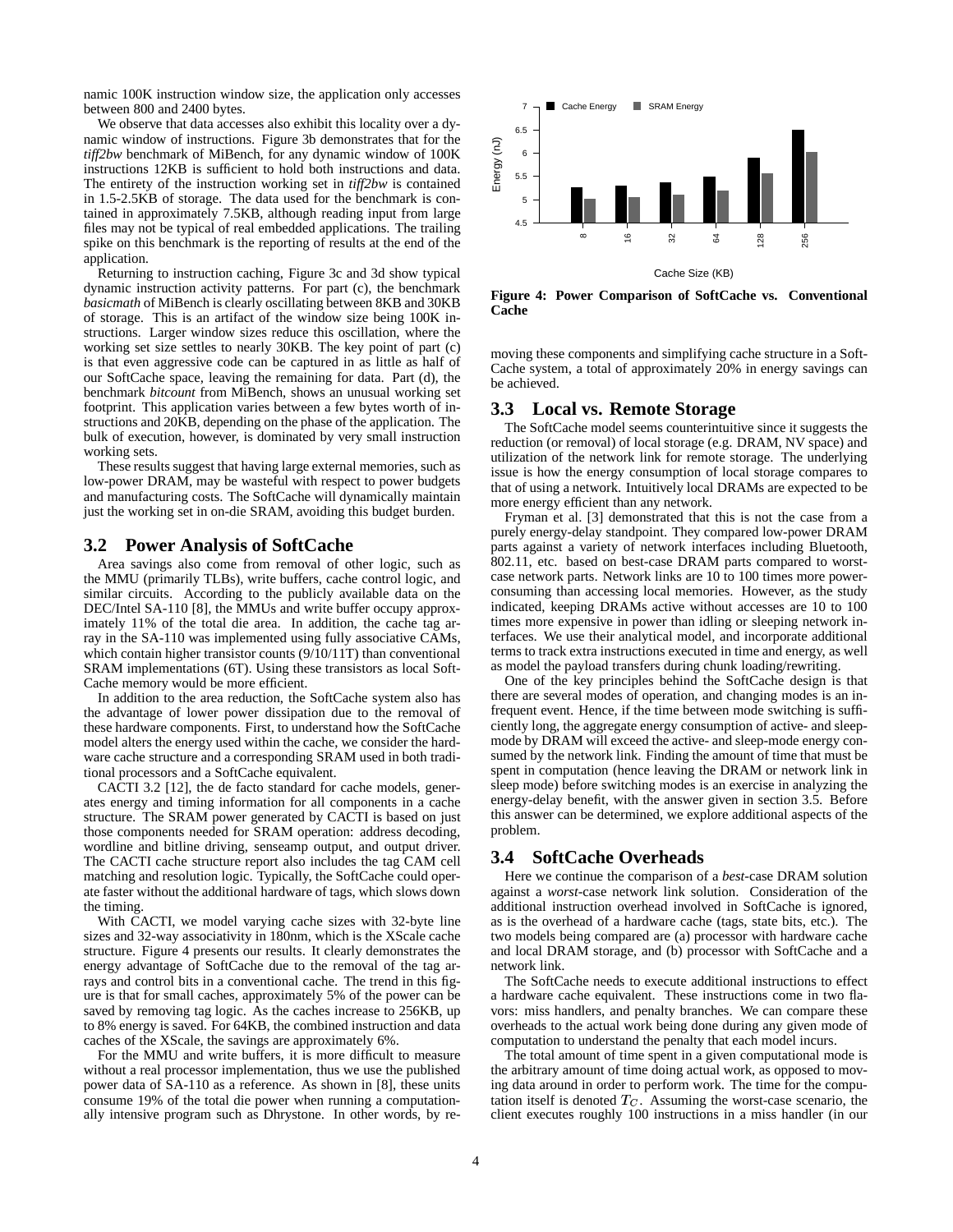

**Figure 5:** Duration of computation  $T_C$  that must pass for the  $\mathbf{r}$  **network** link to be more energy efficient, where  $T_S$  and  $B_N$  vary.  $\qquad$  - ne

UltraSPARC implementation) every time it needs to fetch another basic block.

Hardware caches use integrated controllers that fetch cache lines from memory at high speed. Since the SoftCache uses the basic block size for transfer, it transfersinstructions in 6-instruction blocks on average. This requires accessing the network to send a request to the server, waiting for the server to process the request, and then the time and network energy required to receive the correct response. However, the transfer rate for the network is substantially slower than for DRAM. The additional time when the CPU is "idle" and waiting for the network activity to change must be factored in a well.

Using the SA-110 as the hardware baseline model, idle-mode reduces power during these times to 20mW [8]. The time spent in different states of transfer can be represented as a function of the network link rate. The SA-110 core consumes 0.5W during CPU intensive programs that run primarily from on-chip cache, such as Dhrystone. The same core in a SoftCache model – where MMU and write buffers have been discarded – would consume 0.4W. After factoring in the energy consumption in the cache banks, this number will be in the range of 0.25-0.35W. For our analysis we use the worst-case value of 0.35W.

The "penalty" branch instructions occur when a basic block is brought into the client, and one branch path is resolved. At a later point, the alternate branch path may be resolved as well, but the target address for the hot path may not be the sequentially next instruction as it was in the original program. Therefore, some form of extra branch is required to move to the correct location. In an extreme case, we would have to execute every penalty branch instruction, which would cause the CPU to consume extra energy. In the following section, we combine all of these issues for penalties and power to demonstrate the viability of our SoftCache system.

## **3.5 Energy and Delay Implication**

While prior discussion explains instruction overheads and network link usage, they do not portray the energy trade-offs with respect to overall performance. Instead we introduce a set of equations to show how energy is impacted by the primary variables network link speed,  $R_L$ , time for the server to process a request (not counting TX/RX times),  $T<sub>S</sub>$ , and total bits transferred for a mode change,  $B_N$ . A complete derivation and analysis of this network model is in [3].

With respect to the network link and the power savings in the SoftCache model shown in section 3.2, we can derive equations to represent the total energy spent as well as the total time for a typical mode. These are dependent on which model is being used – DRAM or link. The total energy for DRAM,  $E_D$ , and total time for DRAM,  $T_D$ , corresponds to the total energy and time for the link version,  $E_L$  figure



**Figure 6: Duration of computation that must pass for the**  ${\bf n}$  etwork link to be more energy efficient, where  $T_S$  and  $B_N$  vary **and branch penalty is removed.**

and  $T<sub>L</sub>$ . Note that prefetching, mispredictions, and other pressures that increase memory traffic are not considered – that is, we consider a perfect access model to memory for best-case performance of memory, with perfect CPU utilization.

We find the equilibrium point for the total computation time,  $T_C$ , by equating the energy of DRAM and network link. This equilibrium point is the minimum time span that  $T_C$  must encompass for the two models (local DRAM and hardware cache vs. SoftCache and network link) to be equivalent. Beyond this equilibrium point, the SoftCache is more energy efficient due to the differences in idle and sleep energy. That is, solving the equation  $E_D = E_L$  (with  $T_C$ used to compute the total energy consumed during the mode) gives the average amount of time that must be spent in any given mode before changing.

Evaluating this result for various values of bits required for the mode change,  $B_N$ , we obtain a plot of  $B_N$  vs.  $T_C$  as shown in Figure 5. The result is sensitive to variances of  $T<sub>S</sub>$ , the server processing time. While the server can be made powerful enough to keep the  $T<sub>S</sub>$  response time low, it will be non-zero. With one server controlling multiple clients, it can also be expected that some contention may exist for the server attention. This figure indicates how the penalty changes with increasing contention. Moreover, this equilibrium equation includes the *worst*-case branch penalty behavior (every penalty instruction executed). The same graph with the branch penalty removed can be seen in Figure 6.

The surprising result is not that the SoftCache does become an energy win given sufficient time, but that it can do so in seconds! In reality, the  $V_{DD}$  supply for the network link could be passed through a cutoff-transistor to completely disconnect the link device, thereby reducing sleep current to 0A [13]. This is possible only if the client initiates connections to the server, *i.e.,* the server cannot spuriously send commands to the client. This restriction would make the link power model more quickly a win in net energy.

Given that the network link can be more energy effective in seconds, the rationale for mode changes being infrequent (on the order of tens of minutes) does not initially seem correct. Closer examination reveals why finding the *equilibrium* point is not sufficient to understand the problem. Ideally, the additional time spent in the slow network link to switch modes should not adversely affect application performance. The goal is to fix the application slowdown due to network traffic to a maximum of 1% penalty.

Factoring in the rate of the network link,  $R_L$ , to create an energydelay equation, we realize that the relatively slow speed of the network can force a tremendous impact on application performance. Figure 7 shows the effect of these additional considerations. This figure includes the original equilibrium values, marked as "EQ", and